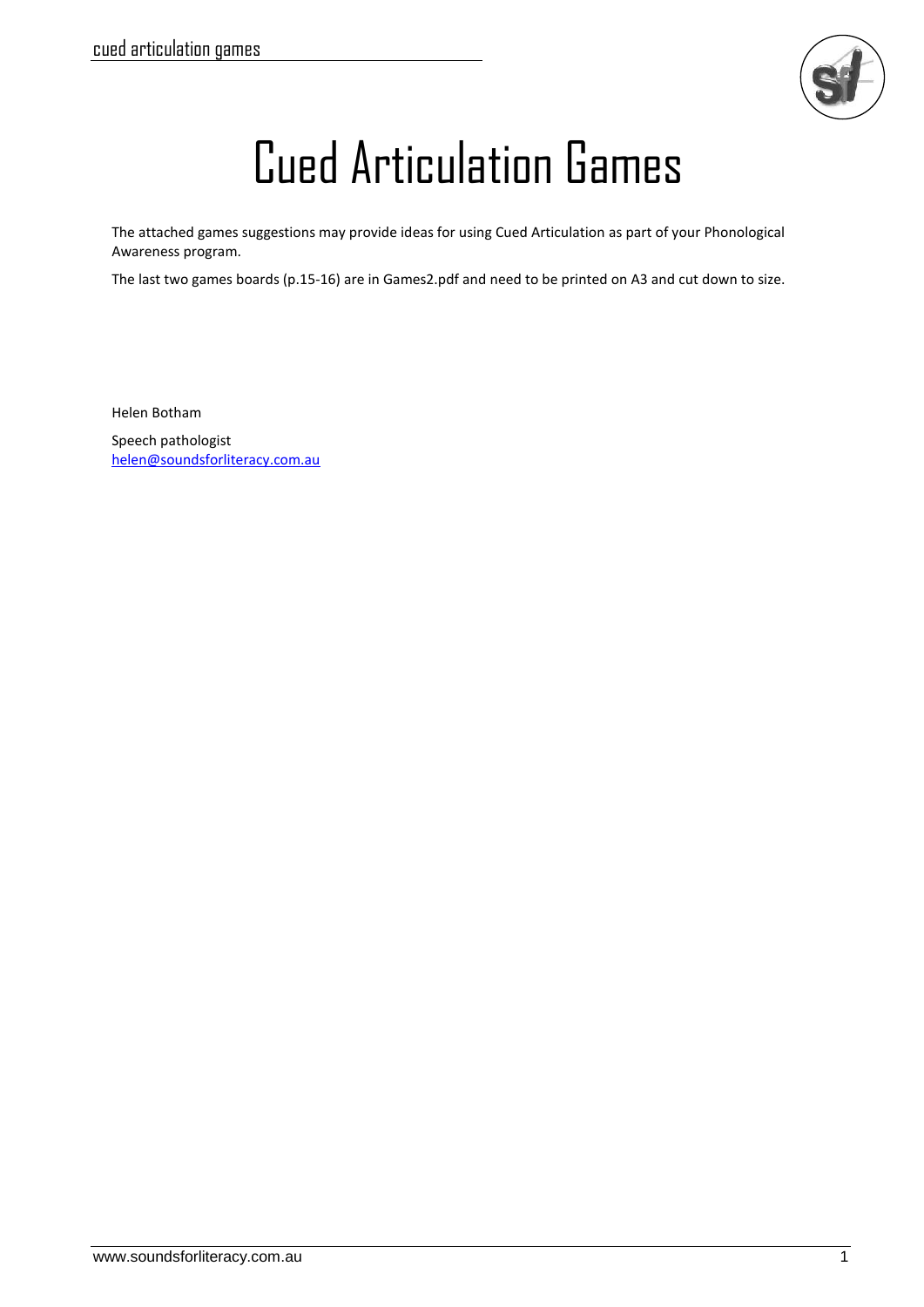# **'s', 'sh' Listening Game**

#### **Object of the Game**

Discriminating's' from 'sh' and from other sounds.

#### **Materials**

- Red and green circles (see below),
- red and green counters,
- s/sh minimal pairs, e.g. sell/shell, save/ shave, seat/sheet, sip/ship.

# **How to Play**

# **Level 1: Discriminating Between Sounds**

**Leader**: say these sounds, one by one:

**s, sh, p, f, s, t, sh, s, s, sh, k, f, sh, sh, s, s,** cueing the sound as you say it.

**Listener**: repeat the sound and the cue, and place a red counter in the red circle for **sh**, and a light green counter in the green circle for **s**. If the sound is not **s** or **sh**, tell the leader you have not got that sound. When the listener has mastered this level, move on to:

# **Level 2: Discriminating Between Sounds at the Front of Words**

**Leader**: say the names of the pictured objects.

**Listener**: cue the initial sound in the words, and put the picture in the appropriate circle.

The players reverse roles.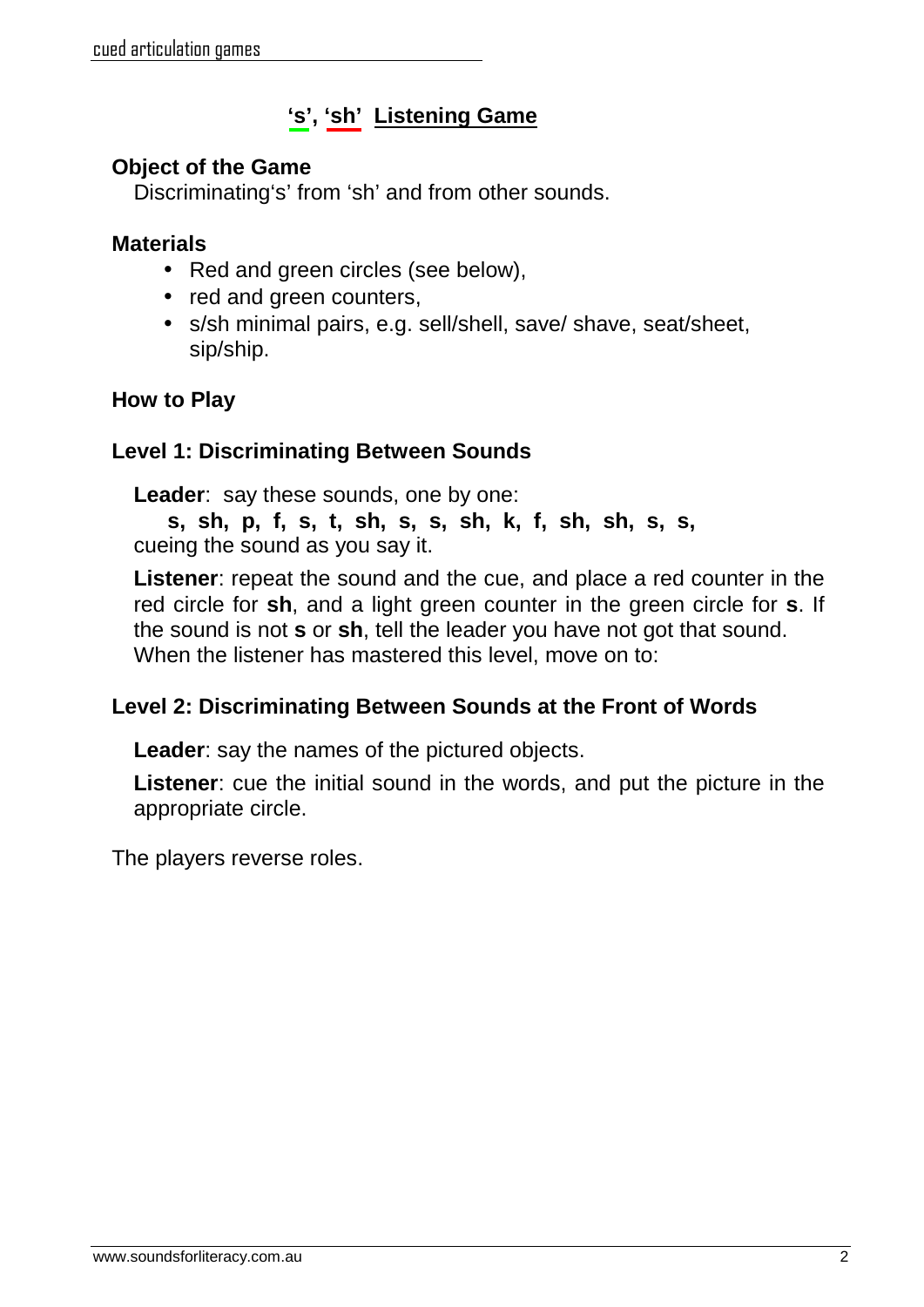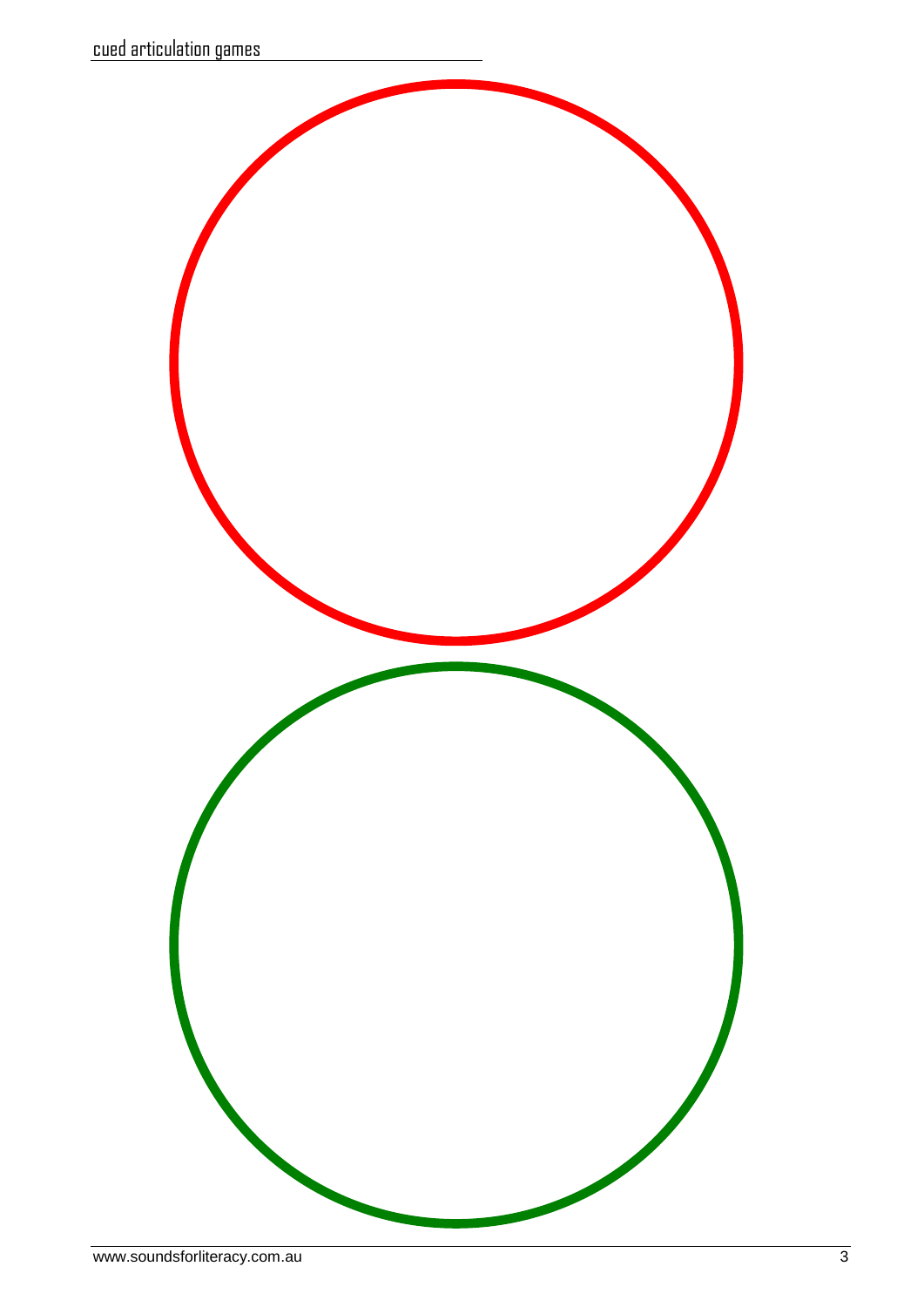# **'p', 't', 'k' Listening Game**

#### **Object of the Game**

Discriminating between 'p', 't', 'k': at first just the sounds and then the sounds in the front of words.

#### **Materials**

- Orange, light blue and brown circles (see below),
- Orange, light blue and brown buttons,
- Pictures of objects beginning with 'p', 't' and 'k', eg pen/pig/pie, tea/table/tap, car/key/cup.

# **How to Play**

# **Level 1: Discriminating Between Sounds**

**Leader**: say these sounds, one by one:

**p, t, k, t, t, p, p, k, p, k, p, p, t, t, t, k, p, k,** cueing the sound as you say it.

**Listener**: repeat the sound and the cue, and place an orange button in the orange circle for **p**, a light blue button in the light blue circle for **t** and a brown button in the brown circle for **k**.

When the listener has mastered this level, move on to:

# **Level 2: Discriminating Between Sounds at the Front of Words**

**Leader**: say the names of the pictured objects.

**Listener**: cue the initial sound in the words, and put the picture in the appropriate circle.

The players reverse roles.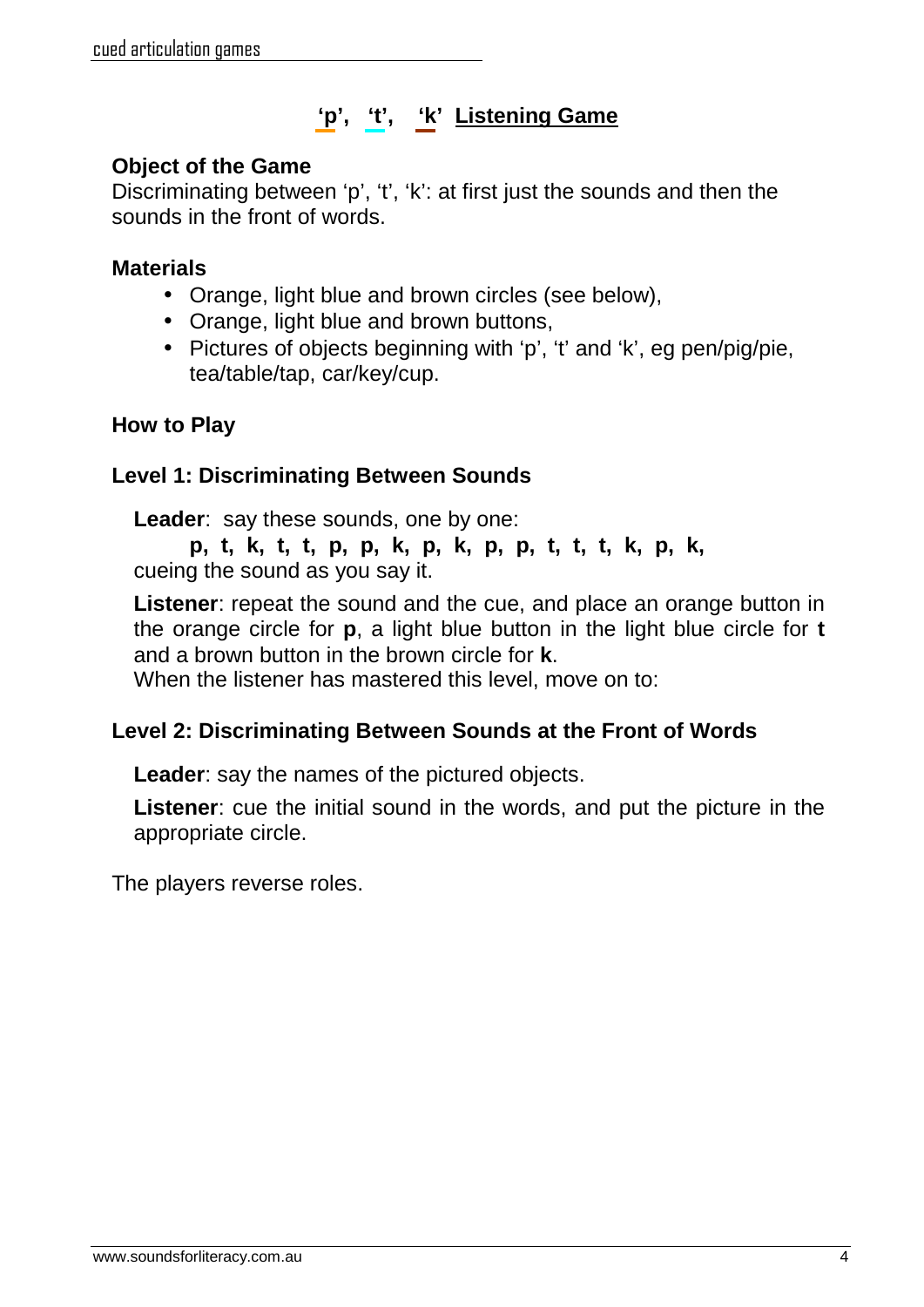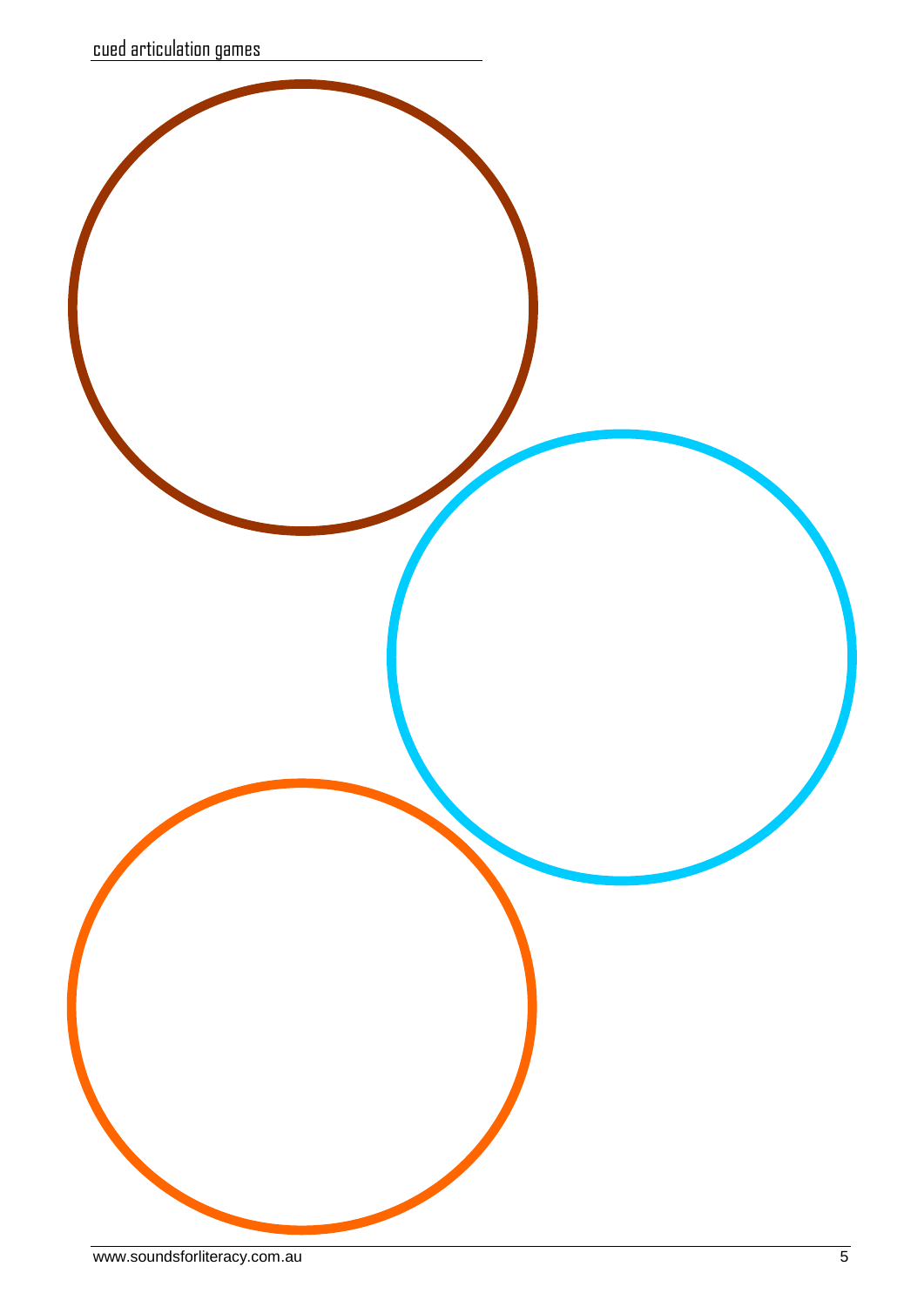# **'ch', ' j ' Listening Game**

# **Object of the Game**

Discriminating the quiet sound 'ch' from the loud sound 'j'. **How to Play**

#### **Materials**

- Two purple circles, one single and one double (see below),
- purple counters,
- pictures of words beginning with ch and j, eg chair/chips/cherry/chicken; jam/jumper/jeep/jug.

#### **Level 1: Discriminating Between Sounds**

**Leader**: say these sounds, one by one:

**ch, j, ch, ch, j, j, ch, j, ch, j, ch, ch, j, j,** cueing the sound as you say it.

**Listener**: repeat the sound and the cue, and place a purple counter in the single purple circle for **ch**, and a purple counter in the double purple circle for **j**.

When the listener has mastered this level, move on to:

# **Level 2: Discriminating Between Sounds at the Front of Words**

**Leader**: say the names of the pictured objects.

**Listener**: cue the initial sound in the words, and put the picture in the appropriate circle.

The players reverse roles.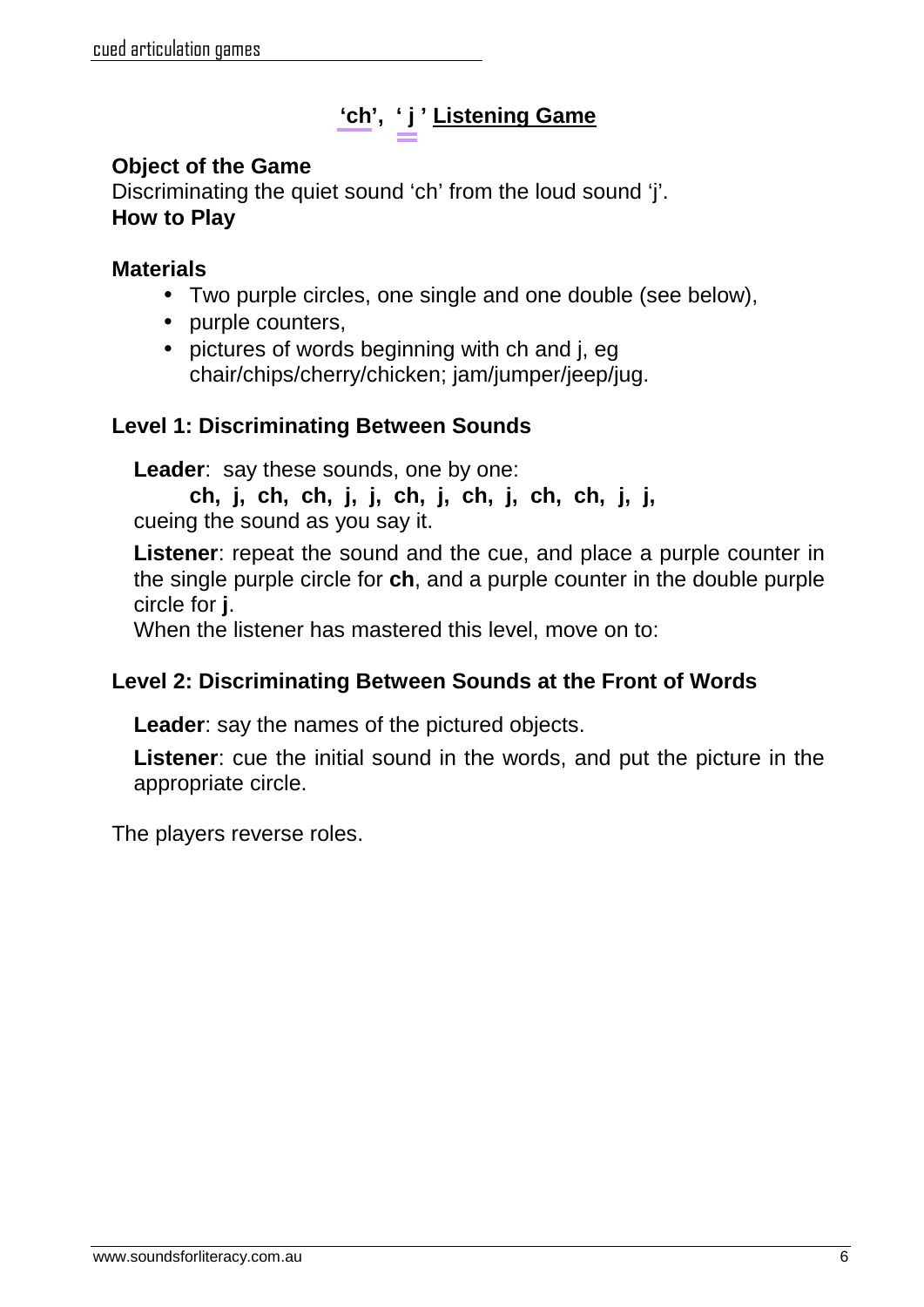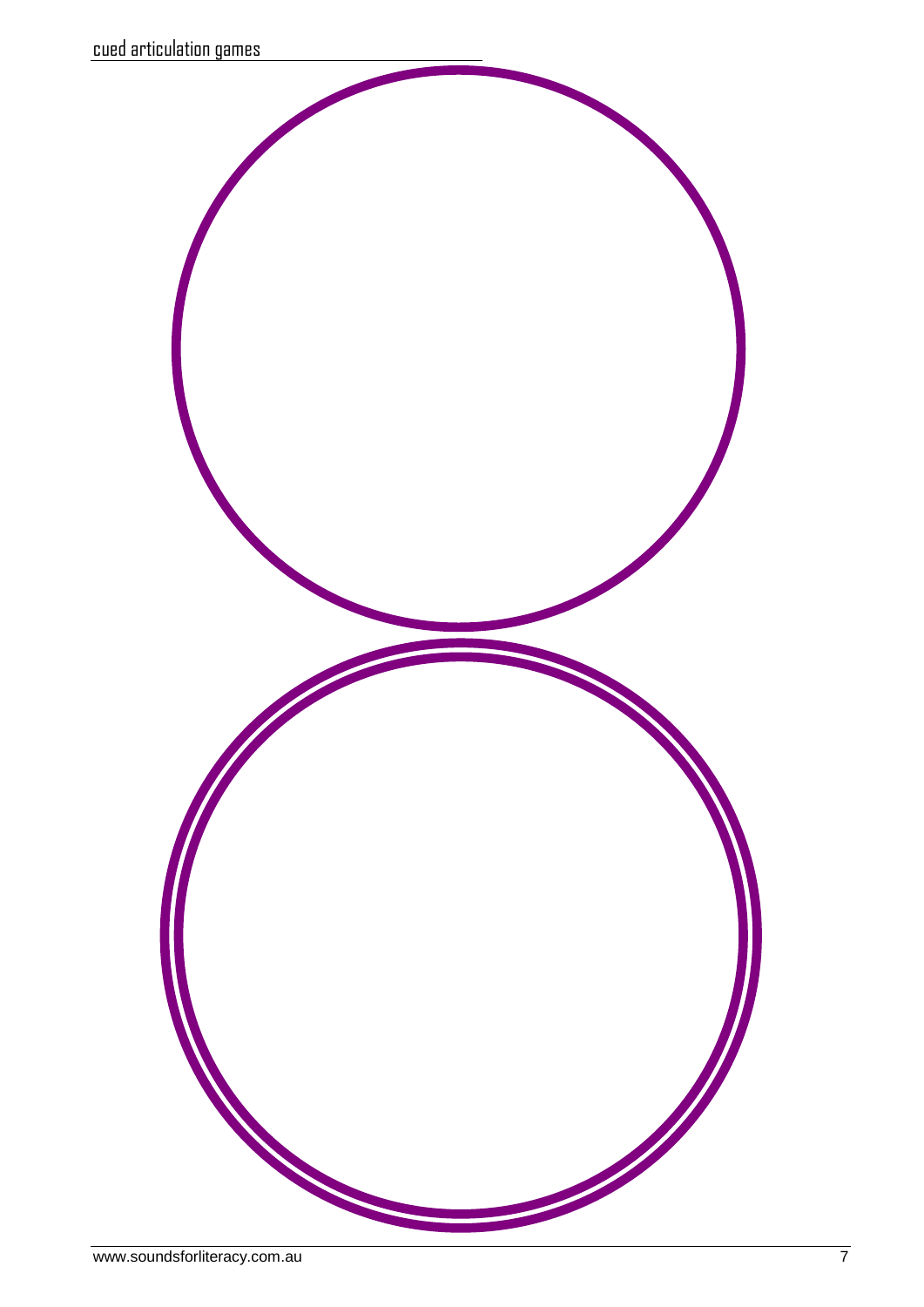# **Voiced / Voiceless pairs – first & last sounds**

'Knowing that children sometimes confuse consonants that are alike in all respects but voicing, extra time can be spent on this distinction.' (Treiman et al, 1998).

### **Object of the Game**

To heighten awareness of the difference between the voiced and voiceless members of the same sound pair.

#### **Materials**

- Level 1: pictures of minimal pairs with a voiced/voiceless contrast at the front, eg pear/bear, pin/bin, town/down, Kate/gate, curl/girl, sip/zip, fan/van, cheep/jeep
- Level 2: pictures of minimal pairs with a voiced/voiceless contrast at the end, eg, cup/cub, seat/seed, pick/pig, ice/eyes, bus/buzz, surf/serve, match/Madge.

#### **How to Play**

#### **Level 1: Sounds at the front**

Find the pairs of words whose first sounds are voiced-voiceless pairs. Put the picture of the word whose first sound is voiceless in the single rectangle, and the picture of the word whose first sound is that sound's voiced partner in the double rectangle. Cue the initial sounds, noting that the cue for the initial sounds of the word pairs are the same except for the number of fingers - one finger for voiceless, two fingers for voiced.

#### **Level 2: Sounds at the end**

Find the pairs of words whose final sounds are voiced-voiceless pairs. Put the picture of the word whose last sound is voiceless in the single rectangle, and the picture of the word whose last sound is that sound's voiced partner in the double rectangle. Cue the final sounds, noting that the cue for the final sounds of the word pairs are the same except for the number of fingers - one finger for voiceless, two fingers for voiced.

Note that your students may confuse these sound pairs in early spelling. Cueing will show the difference between the voiced ('noisy') and unvoiced ('quiet') sounds.

Treiman, R., Broderick, V., Tincoff, R., & Rodriguez, K. (1998). Children's phonological awareness: Confusions between phonemes that differ only in voicing. *Journal of Experimental Child Psychology, 68*(1), 3-21.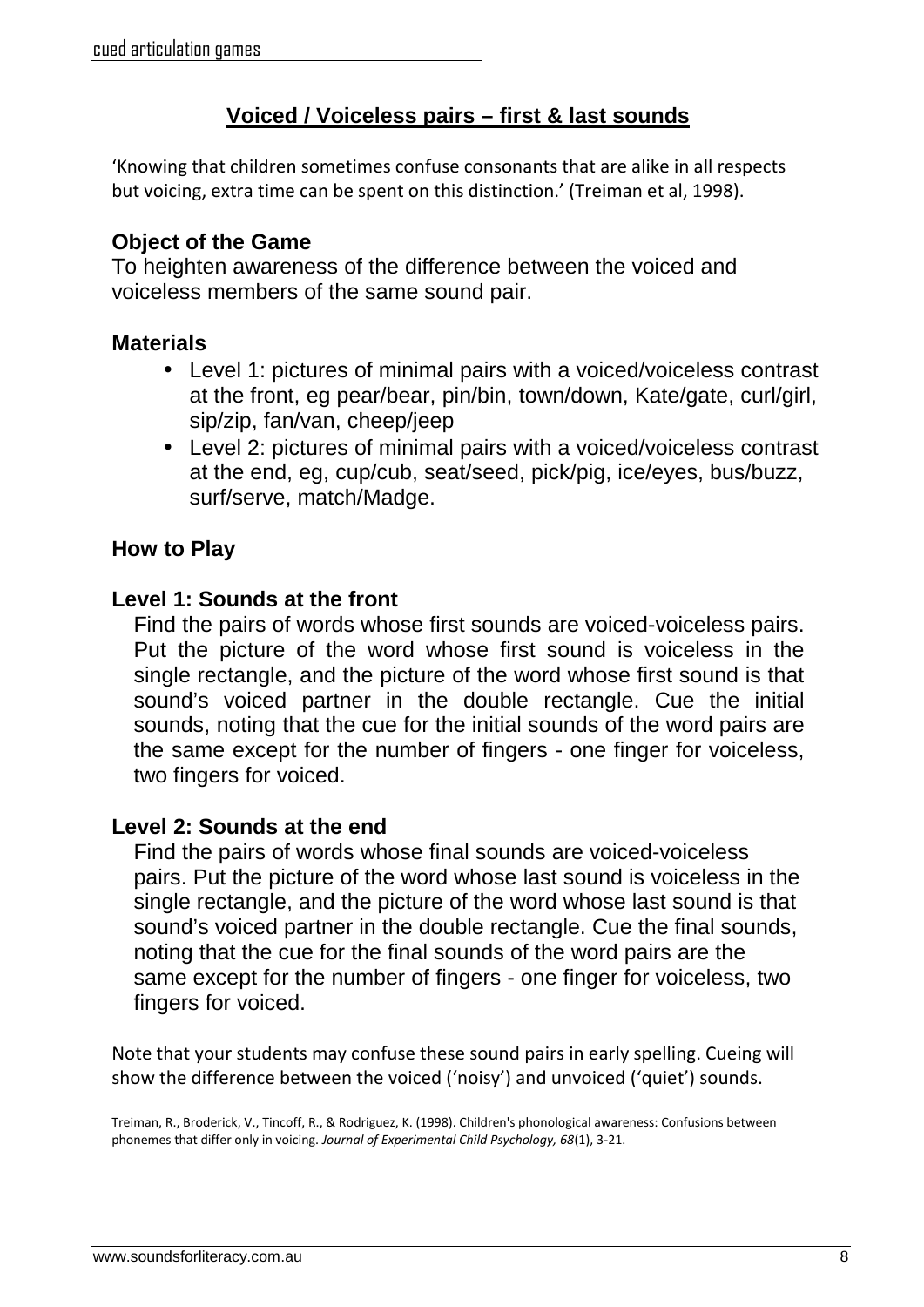# **Voiced / Voiceless pairs**

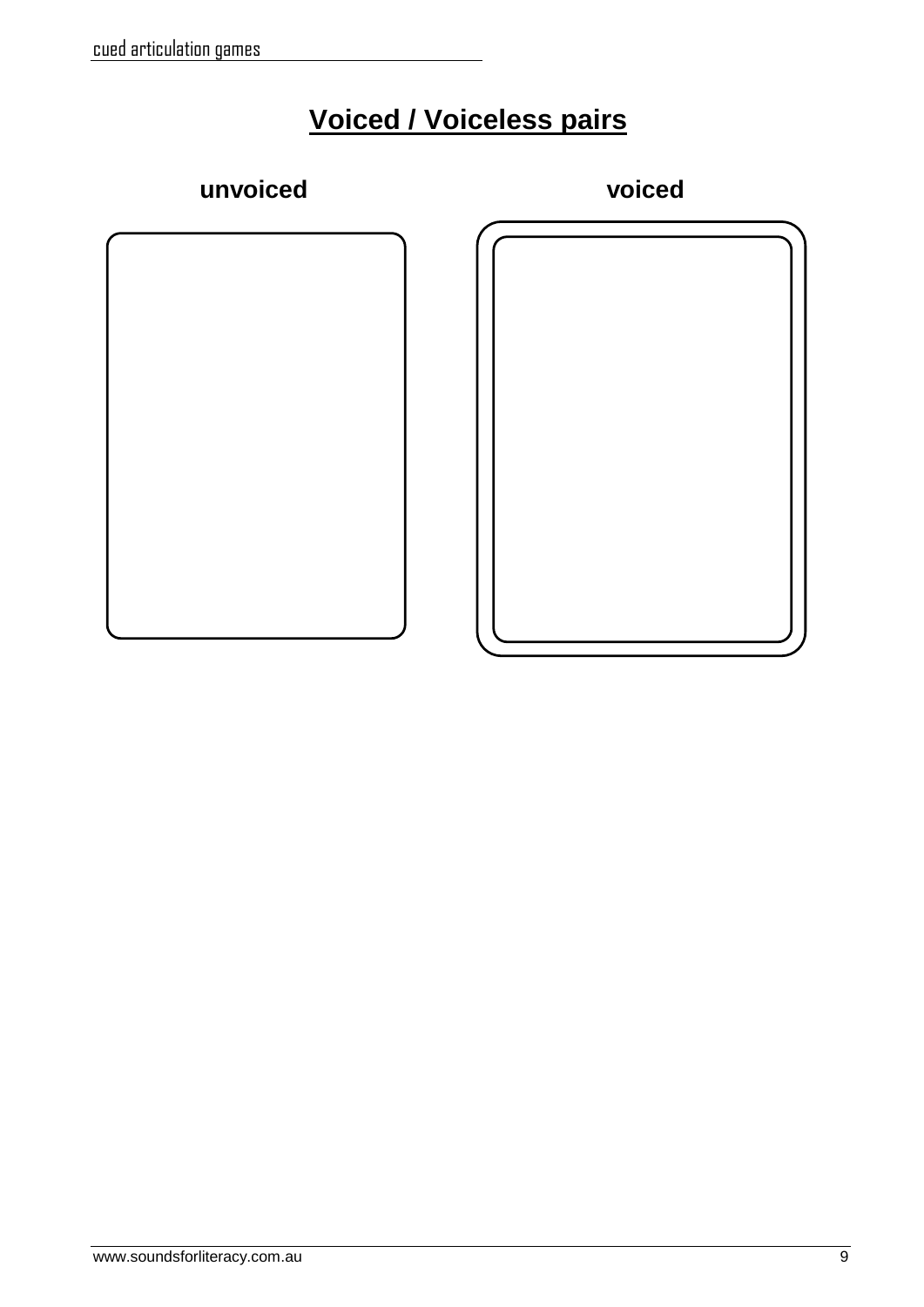# **Counting Sounds – 2, 3 or 4?**

#### **Object of the Game**

To break 2-, 3- and 4-sound words into sounds and then identify, and cue, the first and last sound.

#### **Materials**

- Pictures of words with 2/3/4 sounds: eg
	- o key/saw/pie/eat
	- o cup/shirt/watch/star/phone
	- o pram/belt/swing/brush/clown

#### **How to Play**

Each player has a board with four spaces (an 'Elkonin box'). Place the pile of cards face down in the middle.

The players take it in turns to pick up a card from the pile, and say what the picture is. The other player, who hasn't seen the picture, sounds out the sounds, putting a counter for each sound on the board. Then he must say the word again, cueing the first sound. He can then be shown the picture (with the word written at the bottom). He can confirm if he is right, and then he keeps the card. If not, put it at the bottom of the central pile. Swipe off the counters, ready for your next turn.

**The Winner:** The player with the most cards when the central pile is finished.

See http://bogglesworldesl.com/elkonin\_boxes.htm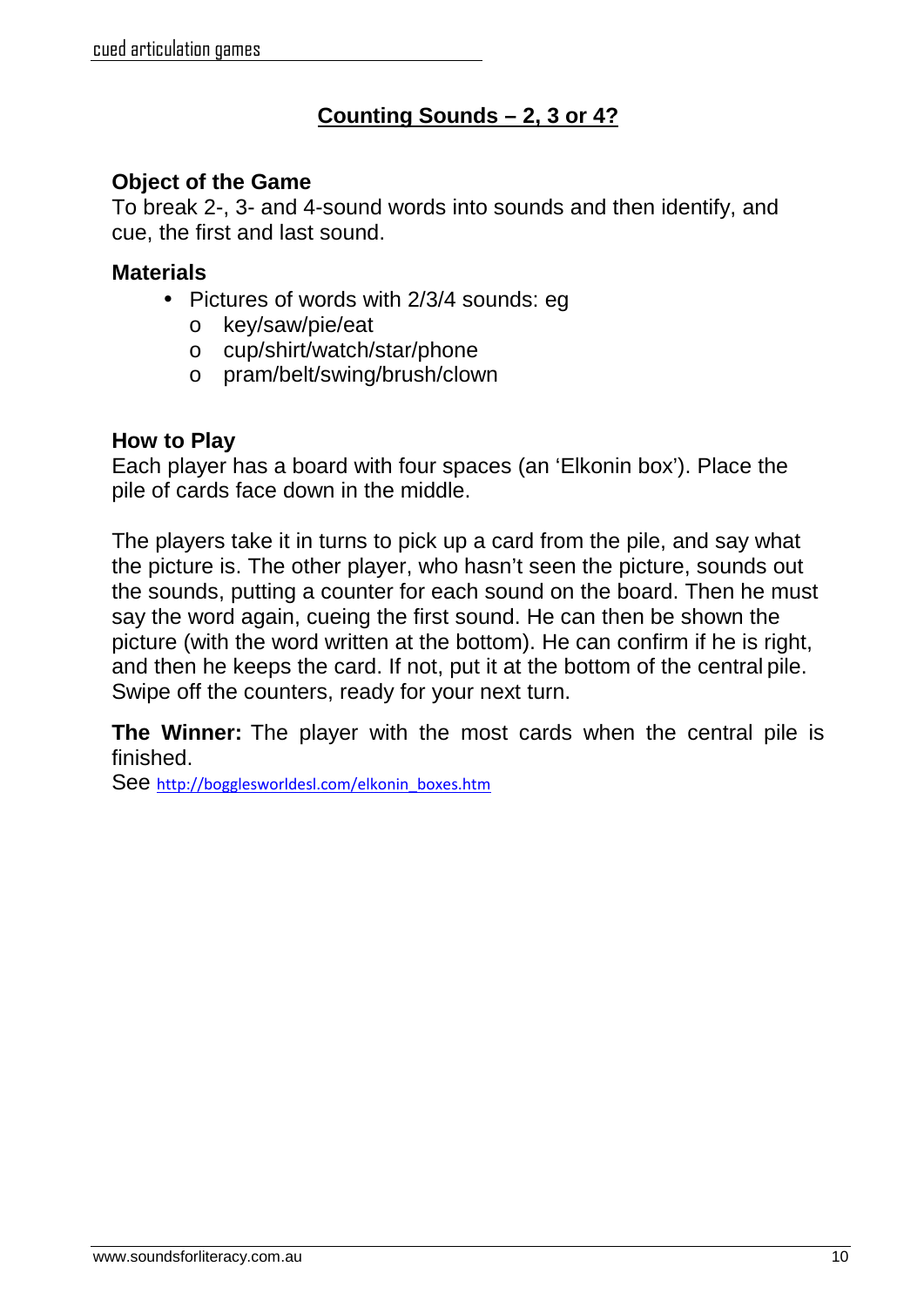|  | I                                          |  |
|--|--------------------------------------------|--|
|  |                                            |  |
|  | ,,,,,,<br><b></b>                          |  |
|  |                                            |  |
|  | $\blacksquare$<br>$\overline{\phantom{a}}$ |  |
|  | ■                                          |  |
|  | $\blacksquare$                             |  |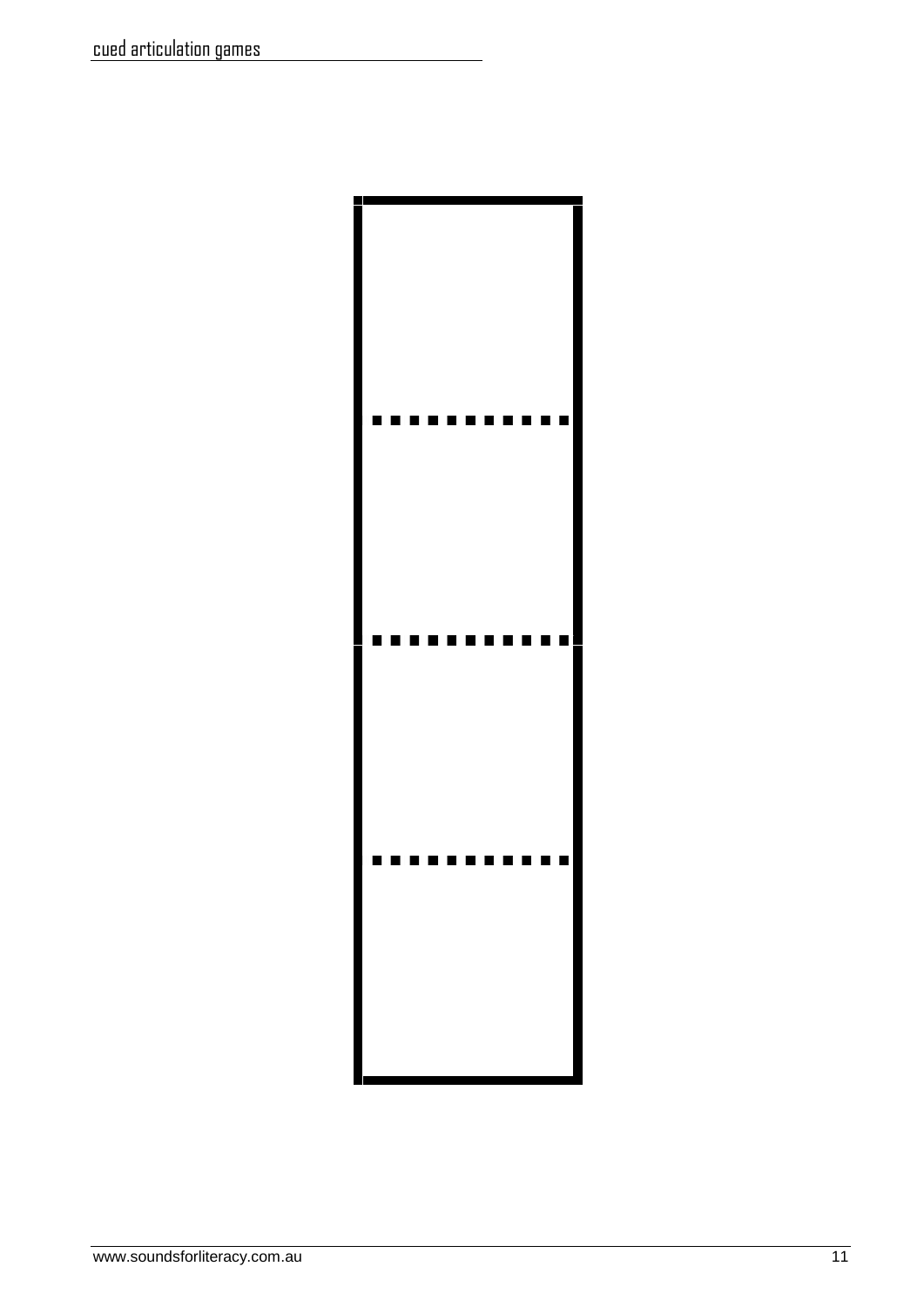# **Verbs – 't', 'd', 'ed'**

# **Object of the Game**

- 1. To note how the -ed ending in regular past tense verbs is pronounced.
- 2. Practise is cueing those endings

#### **Materials**

- Level 1:
	- o pictures of verbs that end in unvoiced sounds p, c/k, s, f, sh,ch.
	- o pictures of verbs that end in voiced sounds b, g, m, n, ,ng, l, z, v, j and vowel sounds
- Level 2: pictures of verbs ending in t or d

| Level 1: 't' ending                | Level 1: 'd' ending                                      | Level 2: 'ed' ending     |
|------------------------------------|----------------------------------------------------------|--------------------------|
| (Verbs ending in unvoiced)         | (Verbs ending in voiced                                  | (Verbs ending in t or d) |
| consonants p, k, s, f, th, sh, ch) | consonants b, g, z, v, th, m, n,<br>ng, j, I or a vowel) |                          |
| popped                             | rubbed                                                   | shouted                  |
| jumped                             | hugged                                                   | waited                   |
| kicked                             | buzzed                                                   | landed                   |
| looked                             | waved                                                    | posted                   |
| kissed                             | breathed                                                 | mended                   |
| hissed                             | judged                                                   |                          |
| laughed                            | climbed                                                  |                          |
| brushed                            | ironed                                                   |                          |
| watched                            | banged                                                   |                          |
|                                    | called                                                   |                          |
|                                    | roared                                                   |                          |

#### **How to Play**

#### **Level 1: t or d**

Put the cards into a pile in the centre. Players take turns to pick up a card, say the action, then turn it into past tense.

Notice, and cue, whether the -ed is pronounced 't' or 'd'.

played

#### **Level 2: t, d or ed**

When the child is confident with 't' and 'd', add the 'ed' cards.

In what situations would cueing the past tense endings of a word help a student?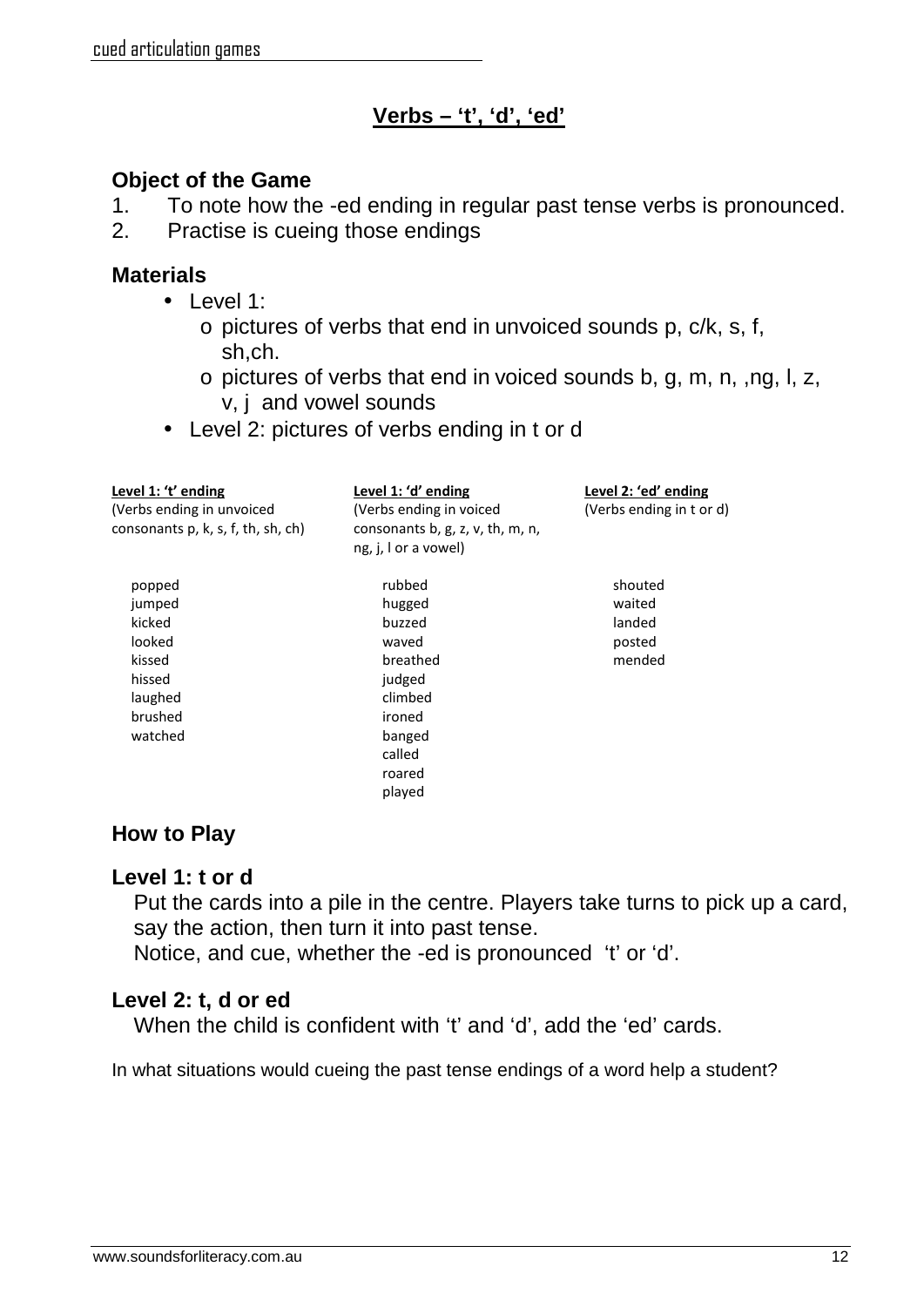# **Plurals – 's', 'z' or 'ez'**

### **Object of the Game**

- 1. To note how the plural ending in regular nouns is pronounced.
- 2. Practise is cueing those endings

#### **Materials**

- Level 1:
	- o pictures of nouns that end in unvoiced sounds p, t, c/k, f, th
	- o pictures of nouns that end in voiced sounds b, d, g, v, th, m, n, ng, l, and vowel sounds
- Level 2: pictures of nuns that end in s, z, sh, ch, j

| Level 1: 's' ending<br>(Plural words ending in unvoiced<br>consonants - p, t, k, f, th) | Level 1: 'z' ending<br>(Plural words ending in voiced<br>consonants $- b$ , d, g, v, th, m,<br>n, ng, l, or a vowel) | Level 2: 'ez' ending<br>(Plural words ending in<br>s, z, sh, ch, or $j$ ) |
|-----------------------------------------------------------------------------------------|----------------------------------------------------------------------------------------------------------------------|---------------------------------------------------------------------------|
| cups                                                                                    | crabs                                                                                                                | buses                                                                     |
| hats                                                                                    | birds                                                                                                                | noses                                                                     |
| books                                                                                   | dogs                                                                                                                 | brushes                                                                   |
| cuffs                                                                                   | waves                                                                                                                | witches                                                                   |
| troughs                                                                                 | arms                                                                                                                 | matches                                                                   |
| moths                                                                                   | hens                                                                                                                 | bridges                                                                   |
|                                                                                         | tongs                                                                                                                | pages                                                                     |
|                                                                                         | wheels                                                                                                               |                                                                           |
|                                                                                         | bananas                                                                                                              |                                                                           |
|                                                                                         | videos                                                                                                               |                                                                           |
|                                                                                         | trees                                                                                                                |                                                                           |

#### **How to Play**

#### **Level 1: 's' or 'z'**

Put the cards into a pile in the centre. Players take turns to pick up a card, say the name of the object, then turn it into its plural. Notice, and cue, whether the plural ending is pronounced 's' or 'z'.

# **Level 2: 's', 'z' or 'ez'**

When the child is confident with 's' and 'z', add the 'ez' cards.

In what situations would cueing the plural endings of a word help a student?